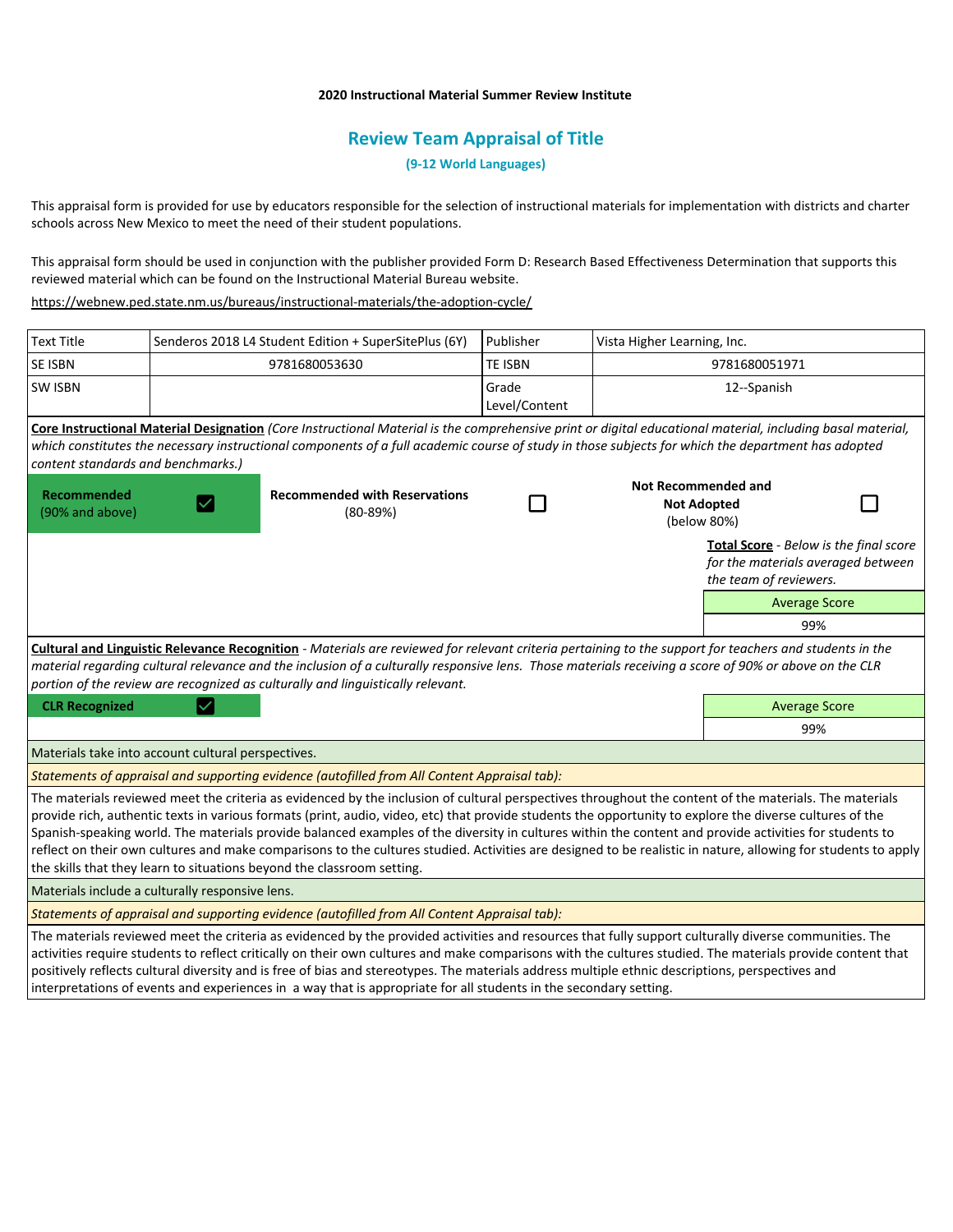**Standards Review** *- Materials are reviewed for alignment with the state adopted content standards, benchmarks and performance standards.*

Average Score 99%

Materials align with grade level standards overall.

*Statements of appraisal and supporting evidence:* 

Senderos Level 4 materials reviewed align with grade level standards, as evidenced by the many and varied activities in the textbook and in the online course.

Materials align with communication standards.

*Statements of appraisal and supporting evidence:* 

The materials reviewed fully align with the communication standards as evidenced by the selection of resources and activities available to both teachers and students. Senderos 4 includes lessons and activities designed to promote language acquisition focusing on the three modes of communication (interpersonal, interpretive and presentational) and the four language skills (reading, writing, speaking and listening).

Materials align with cultures standards.

*Statements of appraisal and supporting evidence:* 

Senderos 4 is alligned with cultures standards. Students are able to use Spanish to investigate, explain and reflect on the Spanish language as they make connections by comparing the target culture with their own. Lecturas Cultura provide informational readings about products, practices, and perspectives of the Spanish speaking world in both historical and contemporary formats.

Materials align with connections standards.

*Statements of appraisal and supporting evidence:* 

The materials reviewed for the Senderos Level 4 align with the connections standards by providing multiple options for students to make inferences, direct correlations between text and images, between the written text and audiovisual resources. Students also have many opportunities to make connections between disciplines and the use of language.

Materials align with comparisons standards.

*Statements of appraisal and supporting evidence:* 

The materials reviewed align with the comparisons standards as evidenced by the resources and activites that provide direct language and cultural comparisons. There is a consistent theme throughout the entire set of materials for Senderos 4 that encourages students to self-reflect and make comparisons with the content.

Materials align with communities standards.

*Statements of appraisal and supporting evidence:* 

The materials reviewed allign with communities standards by allowing students to see the relavance of cultural information by asking students to compare the target culture with their own community and the globalized world. Students are able to reflect and make connections with the Spanish language and culture.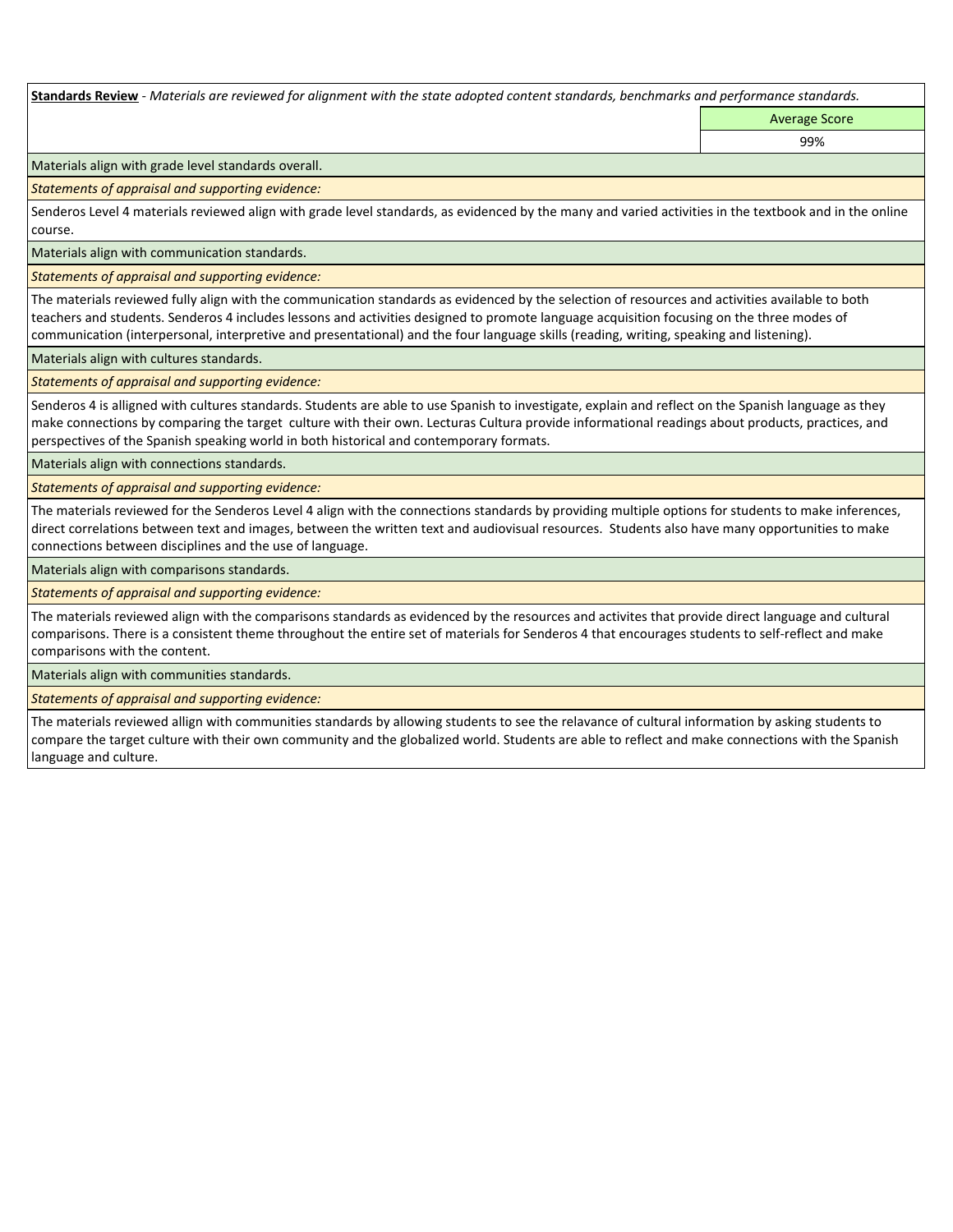**WL Content Review** *- Materials are reviewed for relevant criteria pertaining to the support for teachers and students in the specific content area reviewed.*

Average Score

100%

Materials provide a selection and range of high-quality texts worthy of students' time and attention, exhibiting exceptional craft and thought and/or providing useful information.

*Statements of appraisal and supporting evidence:* 

The materials reviewed meet the criteria as evidenced by the specific pairings of high-quality, rich, authentic text. The materials include several tools, strategies and activities that support learners while engaging with these complex texts. The online course contains exceptional videos on a variety of topics. The pre-recorded audio segments and practice activities present the student with useful information and well-crafted, well-directed opportunities to enhance all four skills.

Questions in the materials are high-quality text-dependent and text-specific questions. The overwhelming majority of these questions are text-specific and draw student attention to the particulars in the text.

*Statements of appraisal and supporting evidence:* 

The materials reviewed meet the criteria as evidenced by the specific pairings of high-quality, rich text with text-based and evidence-based questions. The materials include several tools, strategies and activities that support learners while engaging with these complex texts.

Materials provide scaffolding and supports to enable students' learning of World Languages.

*Statements of appraisal and supporting evidence:* 

Senderos level 4 provides a wide variety of practice activities to keep students intrested and motivated in learning the language. Careful scope and sequence guides students into building success in the process of learning Spanish: grammar presentations and grammar connections are clear, and easy to follow with links between Spanish and English. Differentiated Instruction is provided in every lesson to strengthen reading, listening, speaking and writing skills. TE provides suggestions on how to engage all learners and suggestions on how to modify instruction to meet the needs of students.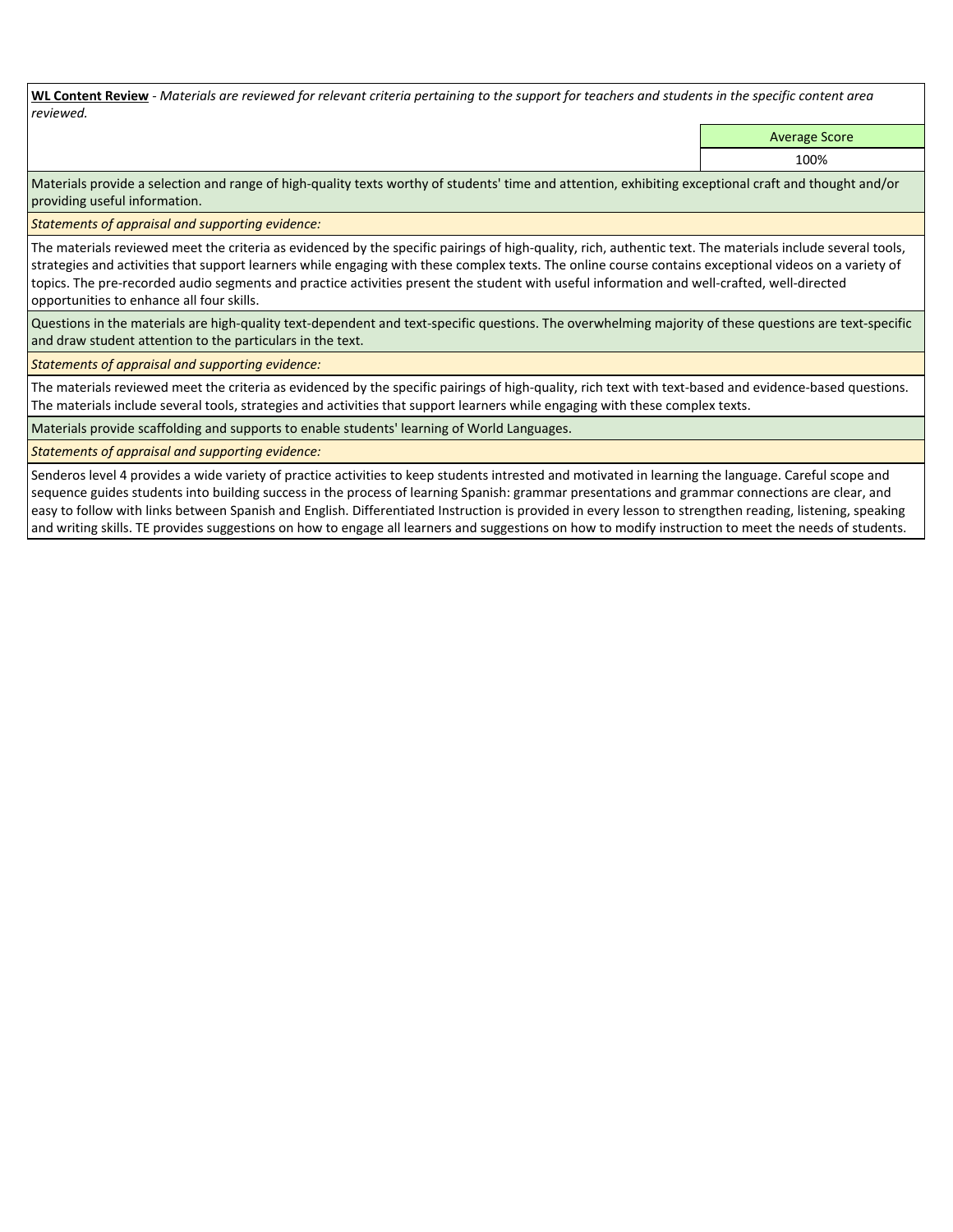**All Content Review** *- Materials are reviewed for relevant criteria pertaining to the support for teachers and students in the material regarding the progression of the standards, lesson structure, pacing, assessment, individual learners and cultural relevance.*

Average Score

100%

Materials are coherent and consistent with the high school standards that all students should study in order to be college and career ready.

*Statements of appraisal and supporting evidence:*

The Senderos Level 4 materials are coherent and consistent with the high school standards that all students should have in order to be college and career ready Furthermore, the activities in the text and in the online course provide many opportunities for students to speak Spanish and to learn academic Spanish in written and verbal forms so that Spanish is not just an academic subject but a language that is used in the communities and professions in New Mexico.

Materials are well designed and take into account effective lesson structure and pacing.

*Statements of appraisal and supporting evidence:*

The materials reviewed meet the criteria as evidenced by the clearly outlined scope and sequence that is provided for teachers to orient the Senderos 4 materials in-line with the other materials in the series (levels 1-5). Each lesson is complete with lesson plans and pacing guides, as well as language and learning objectives. The student edition of the materials also includes communicative goals for each lesson to promote self-motivation and ownership of learning.

Materials support teacher planning, learning, and understanding of the standards.

*Statements of appraisal and supporting evidence:*

The materials support teacher planning, learning, and undestanding of the standards by providing prepared plannings for teachers to use as guides for traditonal, block, and Heritage speakers lesson plans. In each lesson plan, teachers have the option of simplifying the lesson to differentiate instruction and provide leveled or advance practice for students.

Materials offer teachers resources and tools to collect ongoing data about student progress on the standards.

*Statements of appraisal and supporting evidence:*

The materials reviewed meet the criteria as evidenced by the availability of resources and tools that support progress monitoring. Teachers and students have access to tools in the online course that will evaluate student performance and allow for use for planning, instruction, practice and assessment. Each activity is linked to a standard or several standards and allows for teachers to individualize instruction for students based on their specific needs as represented in the data collected by the progress monitoring tools.

Materials support effective use of technology to enhance student learning. Digital materials are accessible and available in multiple platforms.

*Statements of appraisal and supporting evidence:*

The materials reviewed meet the criteria as evidenced by the complete online course and the integrated activities that allow students opportunities to further investigate the content using the internet. The structured online course includes features such as practice activities with instant feedback and suggested additional practice, digital progress monitoring, videos, audio files, assessments and student self-reflection documents to support students in reaching their goals in language acquisition.

Materials can be easily customized for individual learners.

*Statements of appraisal and supporting evidence:* 

The materials reviewed can be easily customized for individual learners by taking advantage of the pre-built lesson plans that include flexible options to meet the need the all learners from on-level, above level, Heritage learners, and students who may need differentiated instruction.

Materials give all students extensive opportunities and support to explore key concepts.

*Statements of appraisal and supporting evidence:*

The materials reviewed meet the criteria as evidenced by the selection of tools and strategies that support student learning of key concepts. The materials include tools for teachers to adapt lessons for students of all learning types, as well as options for heritage speakers. Students are provided with extensive practice activities for each mode of communication and each of the four language skills. The online course includes a tool for communication with families.

Materials take into account cultural perspectives.

*Statements of appraisal and supporting evidence:*

The materials reviewed meet the criteria as evidenced by the inclusion of cultural perspectives throughout the content of the materials. The materials provide rich, authentic texts in various formats (print, audio, video, etc) that provide students the opportunity to explore the diverse cultures of the Spanish-speaking world. The materials provide balanced examples of the diversity in cultures within the content and provide activities for students to reflect on their own cultures and make comparisons to the cultures studied. Activities are designed to be realistic in nature, allowing for students to apply the skills that they learn to situations beyond the classroom setting.

Materials include a culturally responsive lens.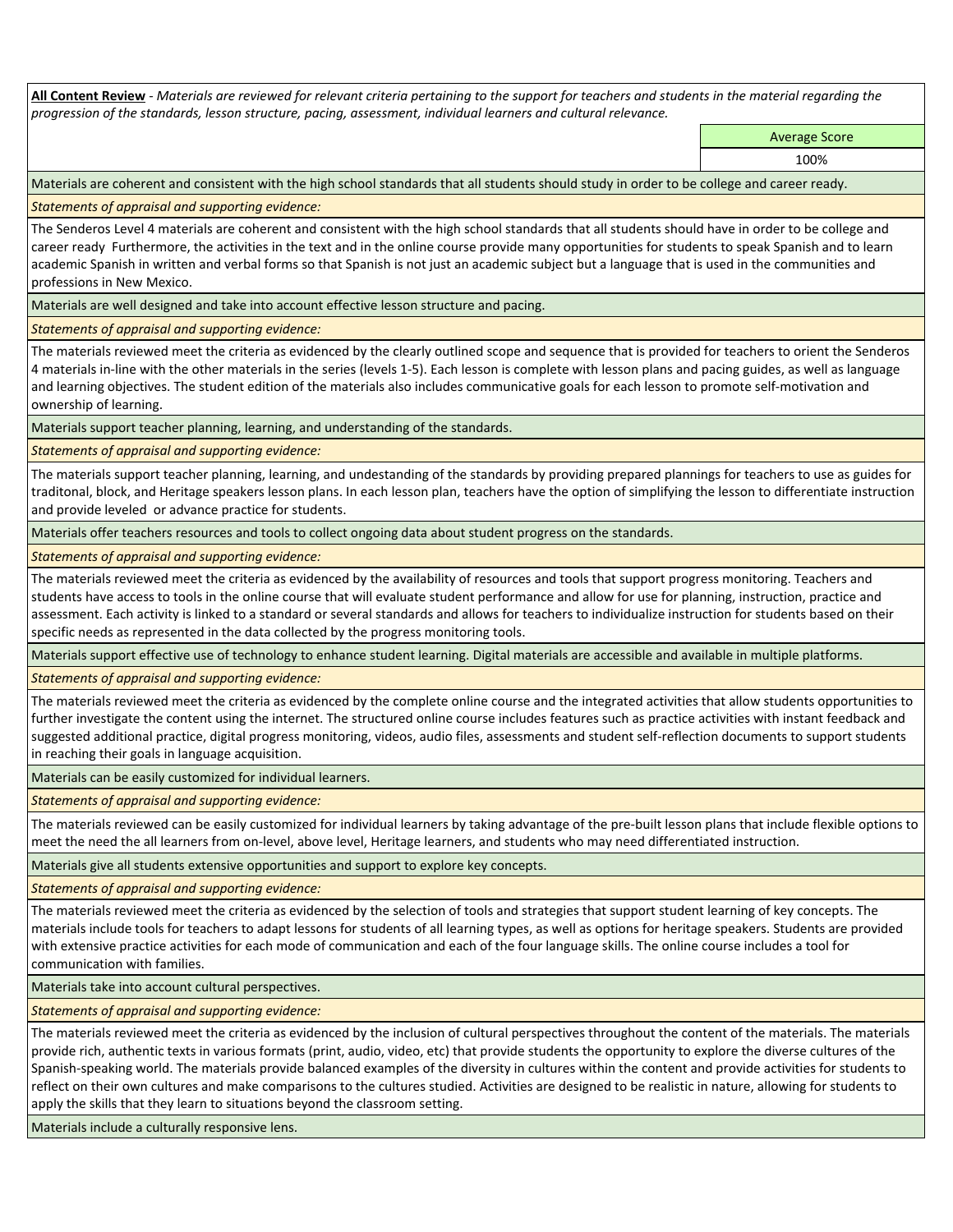*Statements of appraisal and supporting evidence:*

The materials reviewed meet the criteria as evidenced by the provided activities and resources that fully support culturally diverse communities. The activities require students to reflect critically on their own cultures and make comparisons with the cultures studied. The materials provide content that positively reflects cultural diversity and is free of bias and stereotypes. The materials address multiple ethnic descriptions, perspectives and interpretations of events and experiences in a way that is appropriate for all students in the secondary setting.